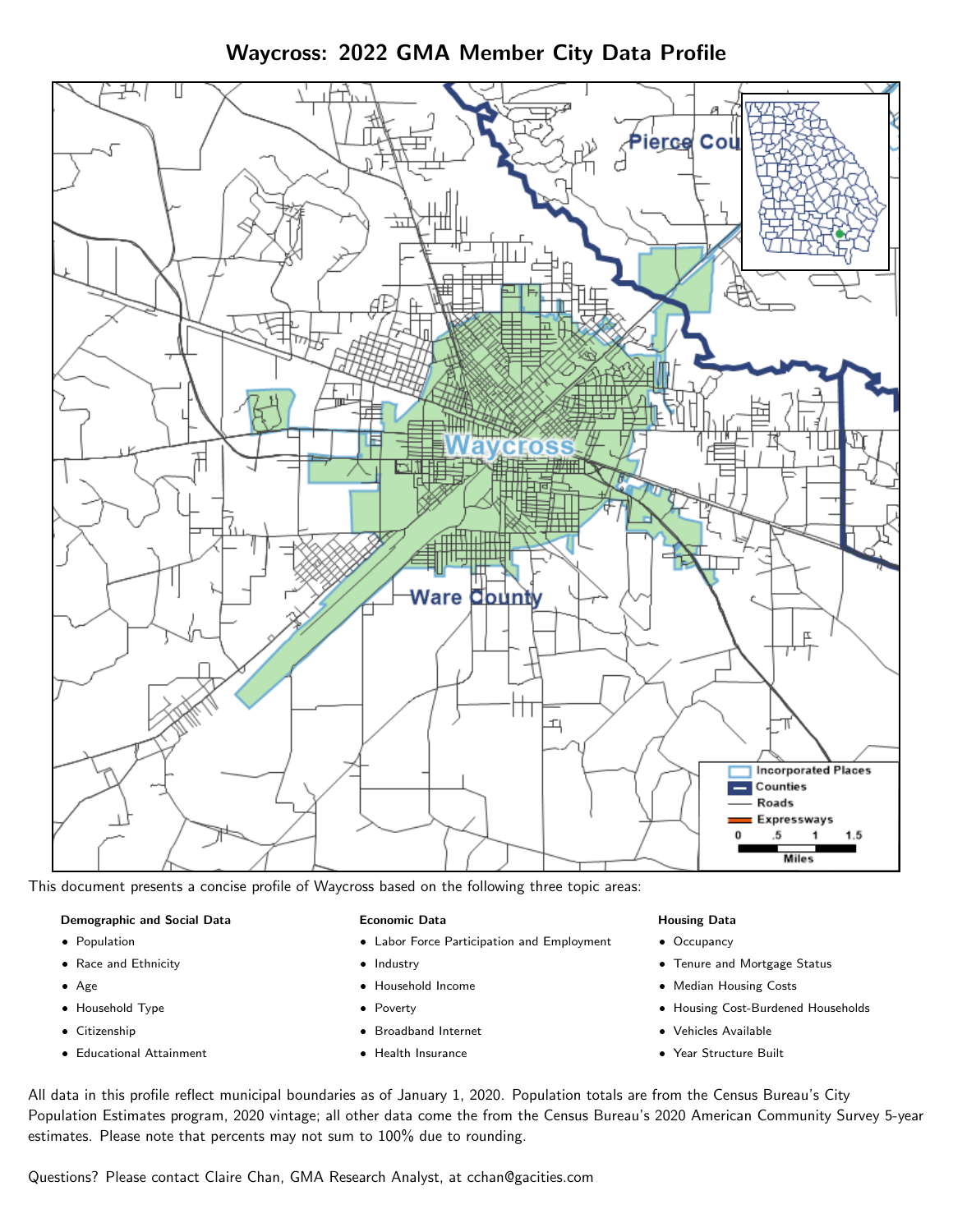# Waycross: Demographic and Social





Source: American Community Survey, 2020 5-year estimates, table B01001 Source: American Community Survey, 2020 5-year estimates, table B11001

**Citizenship** 



Race and Ethnicity



Source: U.S. Census Bureau, City Population Estimates, 2020 vintage Source: American Community Survey, 2020 5-year estimates, table B03002

## Household Type



#### Educational Attainment



Source: American Community Survey, 2020 5-year estimates, table B05002 Source: American Community Survey, 2020 5-year estimates, table B15002

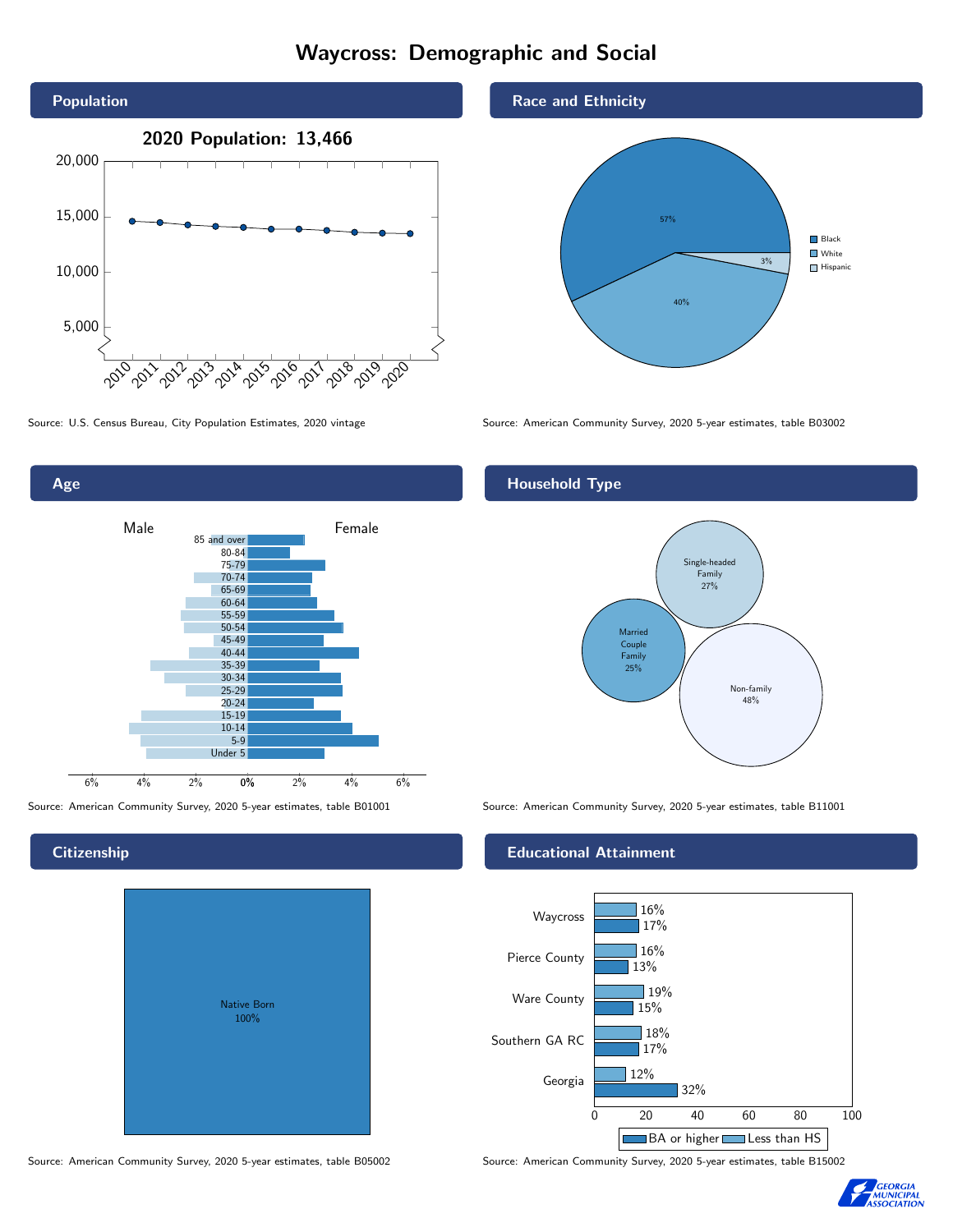# Waycross: Economic



Source: American Community Survey, 2020 5-year estimates, table B23001 Note: Unemployment rate is based upon the civilian labor force.

## Industry

| Agriculture, forestry, fishing and hunting, and mining      | $1\%$ |
|-------------------------------------------------------------|-------|
| Construction                                                | 3%    |
| Manufacturing                                               | 12%   |
| <b>Wholesale Trade</b>                                      | $1\%$ |
| Retail Trade                                                | 19%   |
| Transportation and warehousing, and utilities               | 6%    |
| Information                                                 | $0\%$ |
| Finance and insurance, real estate, rental, leasing         | 2%    |
| Professional, scientific, mgt, administrative, waste mgt    | 9%    |
| Educational services, and health care and social assistance | 26%   |
| Arts, entertainment, recreation, accommodation, food        | 7%    |
| service                                                     |       |
| Other services, except public administration                | 5%    |
| Public administration                                       | 9%    |
|                                                             |       |

Source: American Community Survey, 2020 5-year estimates, table C24030



Source: American Community Survey, 2020 5-year estimates, tables B19013 and B19025 Source: American Community Survey, 2020 5-year estimates, table B17010

Broadband Internet No 35% Yes 65%

#### Health Insurance



Source: American Community Survey, 2020 5-year estimates, table B28002 Source: American Community Survey, 2020 5-year estimates, table B18135



### **Poverty**